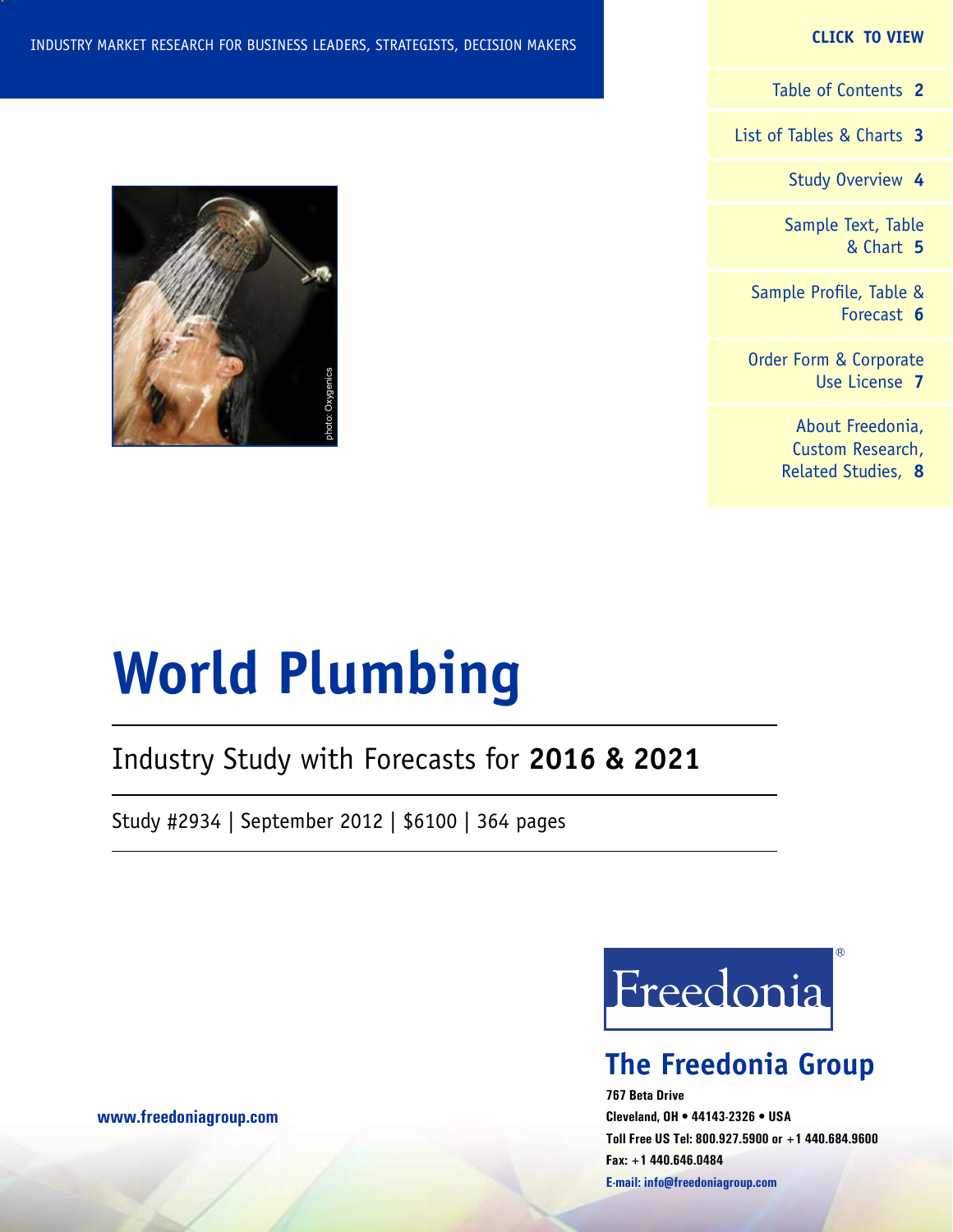# **World Plumbing**

Industry Study with Forecasts for *2016 & 2021*

# <span id="page-1-0"></span>**Table of Contents**

## Executive Summary

## Market EnvironmenT

| World Economic Outlook  7                  |  |
|--------------------------------------------|--|
| Personal Income Trends11                   |  |
| World Demographic Overview 13              |  |
| Urban Population Outlook 15                |  |
| Household Formation Patterns17             |  |
| World Fixed Investment 19                  |  |
| World Building Construction Outlook21      |  |
| Residential Building Outlook 23            |  |
| Nonresidential Building Outlook26          |  |
| World Nonag Water Utilization Trends27     |  |
| Plumbing Prod Demand & Economic Activity34 |  |
| Regulatory & Environmental Issues36        |  |
|                                            |  |
| Water Conservation Regulations 37          |  |
|                                            |  |

## **OVERVIEW**

| Plumbing Product Demand by Region 44       |  |
|--------------------------------------------|--|
| Plumbing Product Demand by Product 46      |  |
|                                            |  |
|                                            |  |
| Bathtub & Shower Fixtures 51               |  |
|                                            |  |
|                                            |  |
|                                            |  |
|                                            |  |
|                                            |  |
|                                            |  |
| Bathtub & Shower Fittings58                |  |
|                                            |  |
| Kitchen & Other Sink Fittings58            |  |
|                                            |  |
| Plumbing Product Demand by Market59        |  |
| Plumbing Product Manufacturing by Region60 |  |
| International Trade in Plumbing Products62 |  |

## NORTH AMERICA

| Plumbing Product Demand by Market65 |  |
|-------------------------------------|--|
| Plumbing Product Supply & Demand66  |  |
|                                     |  |
|                                     |  |
|                                     |  |

## WESTERN EUROPE

| Plumbing Product Demand by Market86 |  |
|-------------------------------------|--|
| Plumbing Product Supply & Demand88  |  |
|                                     |  |
|                                     |  |

| Other Western Europe  120 |  |
|---------------------------|--|

## ASIA/PACIFIC

| Plumbing Product Demand by Market 128 |  |
|---------------------------------------|--|
| Plumbing Product Supply & Demand 130  |  |
|                                       |  |
|                                       |  |
|                                       |  |
|                                       |  |
|                                       |  |
|                                       |  |
|                                       |  |
|                                       |  |
|                                       |  |
|                                       |  |

## OTHER REGIONS

| Central & South America  180          |  |
|---------------------------------------|--|
| Plumbing Product Demand by Market 181 |  |
| Plumbing Product Supply & Demand  183 |  |
|                                       |  |
|                                       |  |
| Other Central & South America 194     |  |
|                                       |  |
| Plumbing Product Demand by Market 201 |  |
| Plumbing Product Supply & Demand  202 |  |
|                                       |  |
|                                       |  |
| Other Eastern Europe 214              |  |
|                                       |  |
| Plumbing Product Demand by Market 221 |  |
| Plumbing Product Supply & Demand  222 |  |
|                                       |  |
|                                       |  |
| Other Africa/Mideast  234             |  |
|                                       |  |

## INDUSTRY STRUCTURE

| Industry Composition  243  |  |
|----------------------------|--|
|                            |  |
|                            |  |
| Product Development 253    |  |
|                            |  |
|                            |  |
| Mergers & Acquisitions 258 |  |
| Cooperative Agreements 260 |  |
|                            |  |

## Company Profiles

| American Standard Brands 263            |  |
|-----------------------------------------|--|
| Corporacion Empresarial Roca 269        |  |
|                                         |  |
|                                         |  |
|                                         |  |
|                                         |  |
| Fabrica de Loza El Anfora  281          |  |
| Ferrum SA de Ceramica y Metalurgica 282 |  |

| Fortune Brands Home & Security  283   |  |
|---------------------------------------|--|
| Foshan City Faenza Sanitary Ware 286  |  |
| Globe Union Industrial 287            |  |
|                                       |  |
|                                       |  |
| Guangdong Huayi Plumbing Fittings 294 |  |
| Hebei Anping Feilong Cast-Iron        |  |
| Porcelain Enamel Product  295         |  |
| Hocheng Phillipines  296              |  |
|                                       |  |
|                                       |  |
| Ideal Standard International 298      |  |
|                                       |  |
|                                       |  |
|                                       |  |
|                                       |  |
|                                       |  |
| Lehua Ceramic Sanitary Ware 310       |  |
|                                       |  |
|                                       |  |
| MAAX Spas Industries  315             |  |
|                                       |  |
|                                       |  |
|                                       |  |
|                                       |  |
| Shibeh Faucets Manufacturing 324      |  |
|                                       |  |
|                                       |  |
|                                       |  |
|                                       |  |
| Additional Companies in the World     |  |
| Plumbing Product Industry  334        |  |

Freedonia

# **List of Tables/Charts**

### Executive Summary

1 Summary Table...................................... 3

#### Market EnvironmenT

| 1 World Gross Domestic Product by Region11    |
|-----------------------------------------------|
| 2 World Per Capita GDP by Region13            |
| 3 World Population by Region 15               |
| 4 World Urban Population by Region 17         |
| 5 World Households by Region 19               |
| 6 World Fixed Capital Investment by Region 21 |
| 7 World Building Construction                 |
| Expenditures by Region 23                     |
| 8 World Residential Building Construction     |
| Expenditures by Region 25                     |
| 9 World Nonresidential Building Construction  |
| Expenditures by Region 27                     |
| 10 World Nonagricultural                      |
| Water Use by Region 29                        |
| Cht Percent of Population with Access to      |
| Improved Water Supplies, 201030               |
| Cht Percent of Population with Access to      |
| Improved Sanitation Facilities, 201031        |

(continued on following page)

## [Click here to purchase online](http://www.freedoniagroup.com/DocumentDetails.aspx?Referrerid=FM-Bro&StudyID=2934)

## **Page 2 [Order now, click here!](#page-6-0)**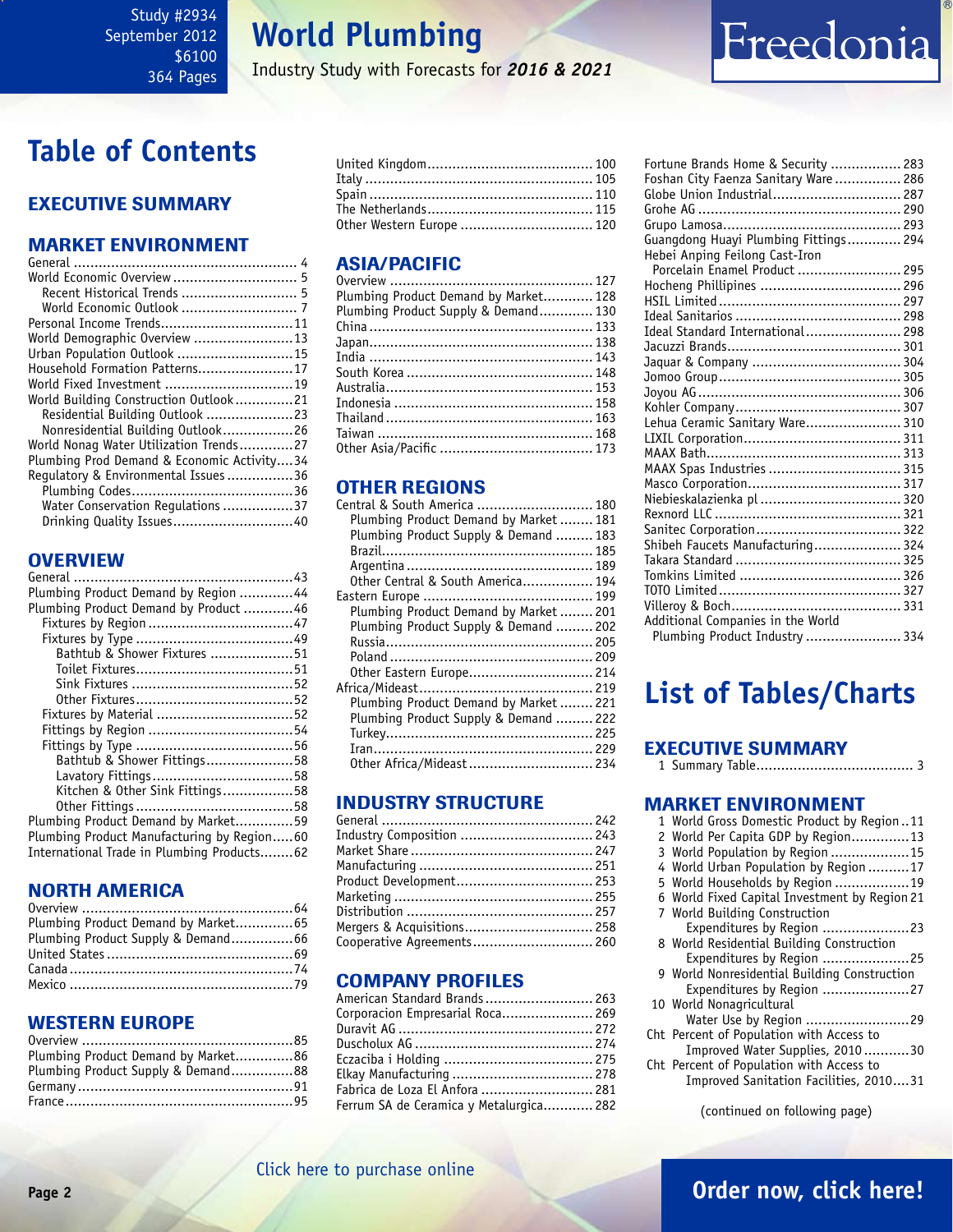# **World Plumbing**

Industry Study with Forecasts for *2016 & 2021*

## <span id="page-2-0"></span>**List of Tables/Charts**

(continued from previous page)

- Cht Disparity Between Urban & Rural Access to Improved Water Supplies, 2010 .......32
- Cht Disparity Between Urban & Rural Access to Improved Sanitation Facilities, 2010....33 Cht Relationship Between Per Capita
- Plumbing Product Demand & Per Capita Gross Domestic Product, 2011.............35

## **OVERVIEW**

| 1 World Plumbing Product                    |
|---------------------------------------------|
| Demand by Region 46                         |
| 2 World Plumbing Product                    |
| Demand by Product 47                        |
| 3 World Plumbing Fixtures                   |
| Demand by Region 49                         |
| 4 World Plumbing Fixtures Demand by Type.51 |
| 5 World Plumbing Fixtures                   |
| Demand by Material54                        |
| 6 World Plumbing Fittings                   |
| Demand by Region 56                         |
| 7 World Plumbing Fittings Demand by Type.57 |
| 8 World Plumbing Product                    |
|                                             |
| 9 World Plumbing Product                    |
| Shipments by Region 61                      |
| 10 World Plumbing Product                   |
|                                             |
|                                             |

## NORTH AMERICA

| 1 North America: Plumbing Product |
|-----------------------------------|
|                                   |
| 2 North America: Plumbing Product |
|                                   |
| 3 United States: Plumbing Product |
| Demand by Market 72               |
| 4 United States: Plumbing Product |
|                                   |
| 5 Canada: Plumbing Product        |
|                                   |
| 6 Canada: Plumbing Product        |
|                                   |
| 7 Mexico: Plumbing Product        |
| Demand by Market 82               |
| 8 Mexico: Plumbing Product        |
| Supply & Demand84                 |
|                                   |

## WESTERN EUROPE

| 1 Western Europe: Plumbing Product |
|------------------------------------|
| Demand by Market 88                |
| 2 Western Europe: Plumbing Product |
|                                    |
|                                    |
|                                    |
|                                    |
|                                    |
| Demand by Market 93                |

|  | 5 France: Plumbing Product                |
|--|-------------------------------------------|
|  | Demand by Market 98                       |
|  | 6 France: Plumbing Product                |
|  | Supply & Demand 100                       |
|  | 7 United Kingdom: Plumbing Product        |
|  | Demand by Market  103                     |
|  | 8 United Kingdom: Plumbing Product        |
|  | Supply & Demand 105                       |
|  | 9 Italy: Plumbing Product                 |
|  | Demand by Market  108                     |
|  | 10 Italy: Plumbing Product                |
|  | Supply & Demand 110                       |
|  | 11 Spain: Plumbing Product                |
|  | Demand by Market  113                     |
|  | 12 Spain: Plumbing Product                |
|  | Supply & Demand 115                       |
|  | 13 Netherlands: Plumbing Product          |
|  | Demand by Market  118                     |
|  | 14 Netherlands: Plumbing Product          |
|  | Supply & Demand 120                       |
|  | 15 Other Western Europe: Plumbing Product |
|  | Demand by Market & Country 124            |
|  | 16 Other Western Europe: Plumbing         |
|  | Product Supply & Demand  126              |
|  |                                           |
|  |                                           |

## ASIA/PACIFIC

| .<br>. .                                         |
|--------------------------------------------------|
| 1 Asia/Pacific: Plumbing Product                 |
| Demand by Market  130                            |
| 2 Asia/Pacific: Plumbing Product                 |
| Supply & Demand 132                              |
| 3 China: Plumbing Product                        |
| Demand by Market  136                            |
| 4 China: Plumbing Product                        |
| Supply & Demand 138                              |
| 5 Japan: Plumbing Product                        |
| Demand by Market  141                            |
| 6 Japan: Plumbing Product<br>Supply & Demand 143 |
| 7 India: Plumbing Product                        |
| Demand by Market  146                            |
| 8 India: Plumbing Product                        |
| Supply & Demand 148                              |
| 9 South Korea: Plumbing Product                  |
| Demand by Market  151                            |
| 10 South Korea: Plumbing Product                 |
| Supply & Demand 153                              |
| 11 Australia: Plumbing Product                   |
| Demand by Market  156                            |
| 12 Australia: Plumbing Product                   |
| Supply & Demand 158                              |
| 13 Indonesia: Plumbing Product                   |
| Demand by Market  161                            |
| 14 Indonesia: Plumbing Product                   |
| Supply & Demand 163                              |
| 15 Thailand: Plumbing Product                    |
| Demand by Market  166                            |
| 16 Thailand: Plumbing Product                    |
| Supply & Demand 168                              |
| 17 Taiwan: Plumbing Product                      |
| Demand by Market  171                            |
| 18 Taiwan: Plumbing Product                      |
| Supply & Demand 173                              |

19 Other Asia/Pacific: Plumbing Product Demand by Market & Country ............ 177 20 Other Asia/Pacific: Plumbing Product Supply & Demand ................ 179

Freedonia

## OTHER REGIONS

|                | .<br>. .<br>,,,,,                                         |
|----------------|-----------------------------------------------------------|
|                | 1 Central & South America: Plumbing                       |
|                | Product Demand by Market  182                             |
| $\overline{c}$ | Central & South America: Plumbing                         |
|                | Product Supply & Demand  184                              |
| 3              | Brazil: Plumbing Product                                  |
|                | Demand by Market  187                                     |
| 4              | Brazil: Plumbing Product                                  |
|                | Supply & Demand 189                                       |
| 5              | Argentina: Plumbing Product                               |
|                | Demand by Market  192                                     |
| 6              | Argentina: Plumbing Product                               |
|                | -<br>Supply & Demand 194                                  |
| 7              | Other Central & South America: Plumbing                   |
|                | Product Demand by Market & Country. 197                   |
| 8              | Other Central & South America: Plumbing                   |
|                | Product Supply & Demand  199                              |
| 9              | Eastern Europe: Plumbing Product<br>Demand by Market  202 |
| 10             | Eastern Europe: Plumbing Product                          |
|                | Supply & Demand 204                                       |
| 11             | Russia: Plumbing Product                                  |
|                | Demand by Market  207                                     |
| 12             | Russia: Plumbing Product                                  |
|                | Supply & Demand 209                                       |
| 13             | Poland: Plumbing Product                                  |
|                | Demand by Market  212                                     |
| 14             | Poland: Plumbing Product                                  |
|                | Supply & Demand 214                                       |
| 15             | Other Eastern Europe: Plumbing Product                    |
|                | Demand by Market & Country 217                            |
| 16             | Other Eastern Europe: Plumbing                            |
|                | Product Supply & Demand  219                              |
| 17             | Africa/Mideast: Plumbing Product                          |
|                | Demand by Market  222                                     |
| 18             | Africa/Mideast: Plumbing Product                          |
|                | Supply & Demand 224                                       |
| 19             | Turkey: Plumbing Product                                  |
|                | Demand by Market  227                                     |
| 20             | Turkey: Plumbing Product                                  |
|                | Supply & Demand 229                                       |
| 21             | Iran: Plumbing Product                                    |
|                | Demand by Market  232                                     |
| 22             | Iran: Plumbing Product                                    |
|                | Supply & Demand 234                                       |
| 23             | Other Africa/Mideast: Plumbing Product                    |
| 24             | Demand by Market & Country  238                           |
|                | Other Africa/Mideast: Plumbing                            |
|                | Product Supply & Demand  241                              |

### INDUSTRY STRUCTURE

| 1 Plumbing Product Sales                    |
|---------------------------------------------|
| by Company, 2011 246                        |
| Cht Plumbing Product Market Share, 2011 247 |
| 2 Selected Acquisitions & Divestitures 259  |
| 3 Selected Cooperative Agreements 261       |
|                                             |

## [Click here to purchase online](http://www.freedoniagroup.com/DocumentDetails.aspx?Referrerid=FM-Bro&StudyID=2934)

## **Page 3 [Order now, click here!](#page-6-0)**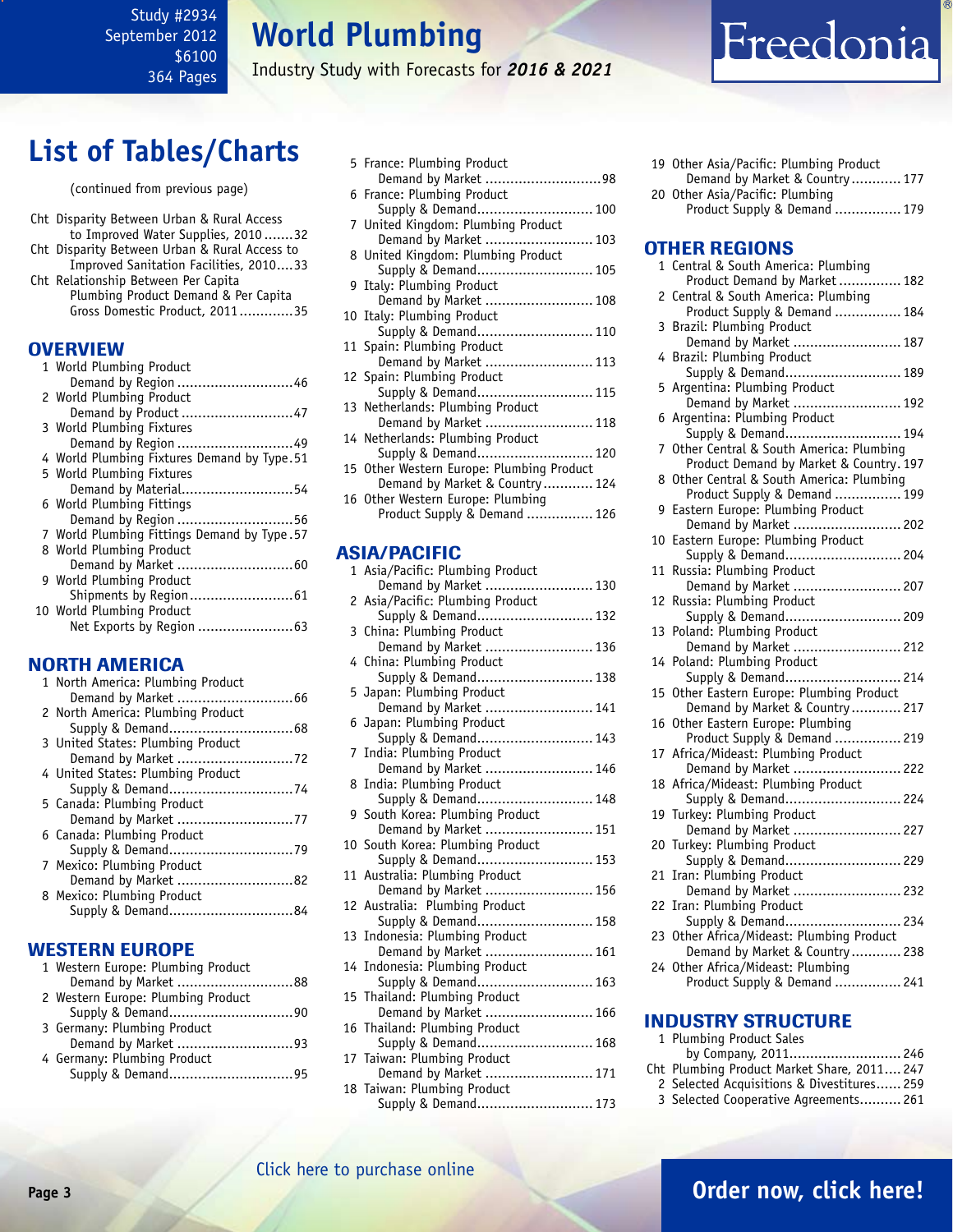## **World Plumbing**

Industry Study with Forecasts for *2016 & 2021*

# Freedonia

<span id="page-3-0"></span>*Growth in world plumbing demand will be driven by rising per capita incomes in industrializing countries and by an expected recovery in construction spending in developed countries.*

## **World demand to rise 6.2% annually through 2016**

Global demand for plumbing fixtures and fittings is forecast to increase 6.2 percent per year through 2016 to \$80 billion, an acceleration from the pace of the 2006- 2011 period. This increase is expected to be driven by two main factors. In industrializing countries of the Asia/Pacific and Africa/Mideast regions, rising per capita incomes will be the primary driver of demand. In developed countries, including the US, Canada, and those in Western Europe, an expected recovery in construction spending will generate demand.

## **Asia/Pacific region to show most rapid growth**

The Asia/Pacific region will see the most rapid growth in demand, primarily fueled by China's increasing, albeit decelerating, rate of industrialization. China alone is forecast to account for one-half of the increase in global plumbing demand generated between 2011 and 2016. The country's vast population makes infrastructure and sewage system development a necessity, supporting demand by households that previously did not have a piped water supply. Other industrializing countries in Asia, such as India and Indonesia, and in the Africa/Mideast region will also contribute to overall plumbing product demand.

North America is forecast to post the second fastest regional growth in



plumbing product demand through 2016, primarily fueled by the rebound in the US construction market after the downturn during the global financial crisis. Canada and Mexico are also expected to post healthy gains.

The slowest plumbing product demand growth is anticipated in Western Europe, primarily due to the region's mature building infrastructure and slow population growth, which combine to limit building construction activity. However, the pace is expected to accelerate from that between 2006 and 2011. While construction expenditures in this region are predicted to grow at the slowest rate globally, they will reflect a recovery from a low 2011 base.

## **Plumbing fixtures to outpace demand for fittings**

Demand for plumbing products in the residential market is anticipated to grow more quickly than demand in the nonresidential market through 2016. Increasing population levels and urbanization combined with rising per capita incomes in industrializing countries will fuel growth in housing demand and thus plumbing product demand. Demand for plumbing fixtures is predicted to grow at a faster rate than demand for fittings, driven by the expansion of water treatment infrastructures in developing countries. Additionally, rising personal incomes will allow consumers to afford more luxurious or water efficient fixtures.

Copyright 2012 The Freedonia Group, Inc.

## **Page 4 [Order now, click here!](#page-6-0)**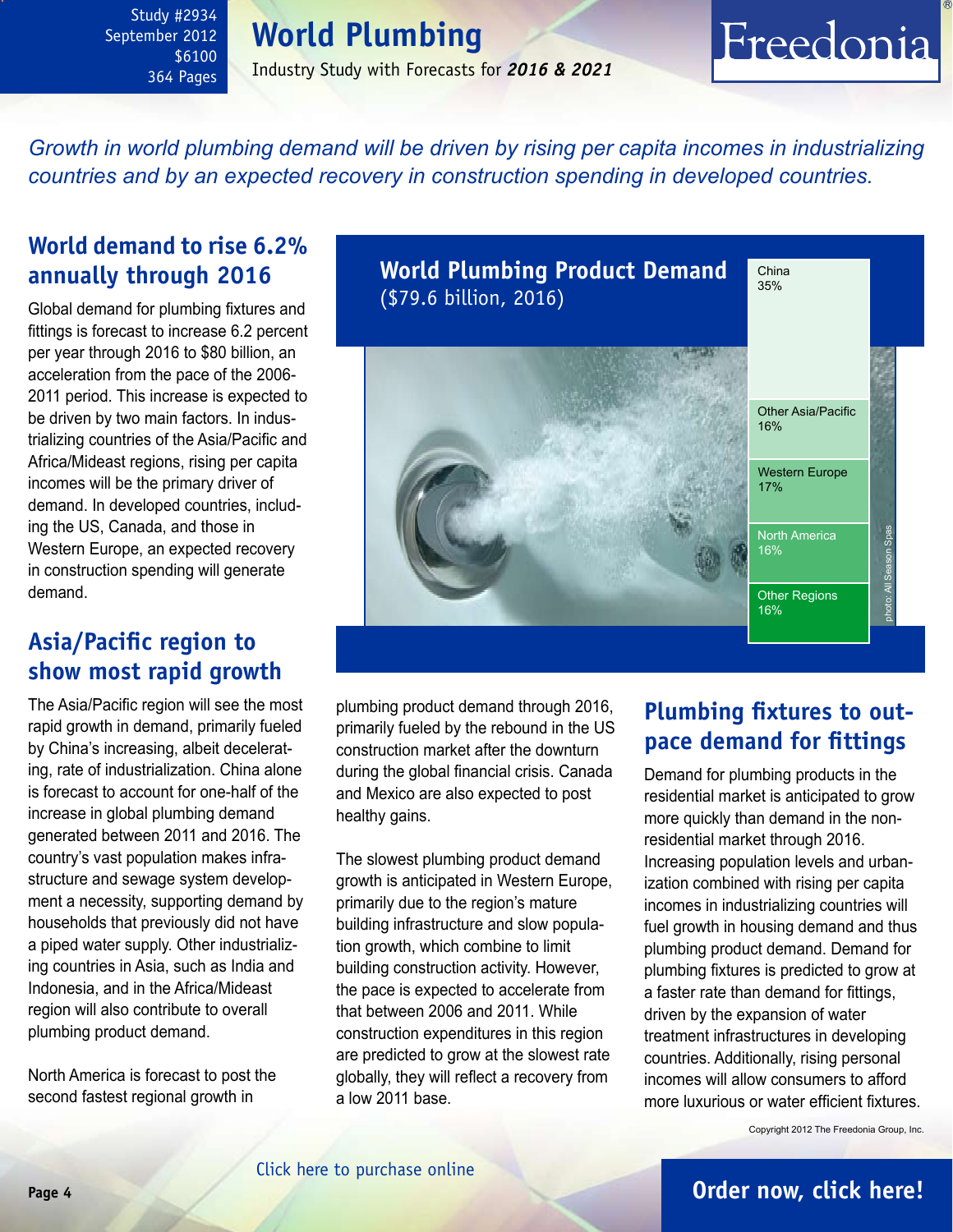# **World Plumbing**

Industry Study with Forecasts for *2016 & 2021*

# Freedonia

<span id="page-4-0"></span>

## **Page 5 [Order now, click here!](#page-6-0)**

[Click here to purchase online](http://www.freedoniagroup.com/DocumentDetails.aspx?Referrerid=FM-Bro&StudyID=2934)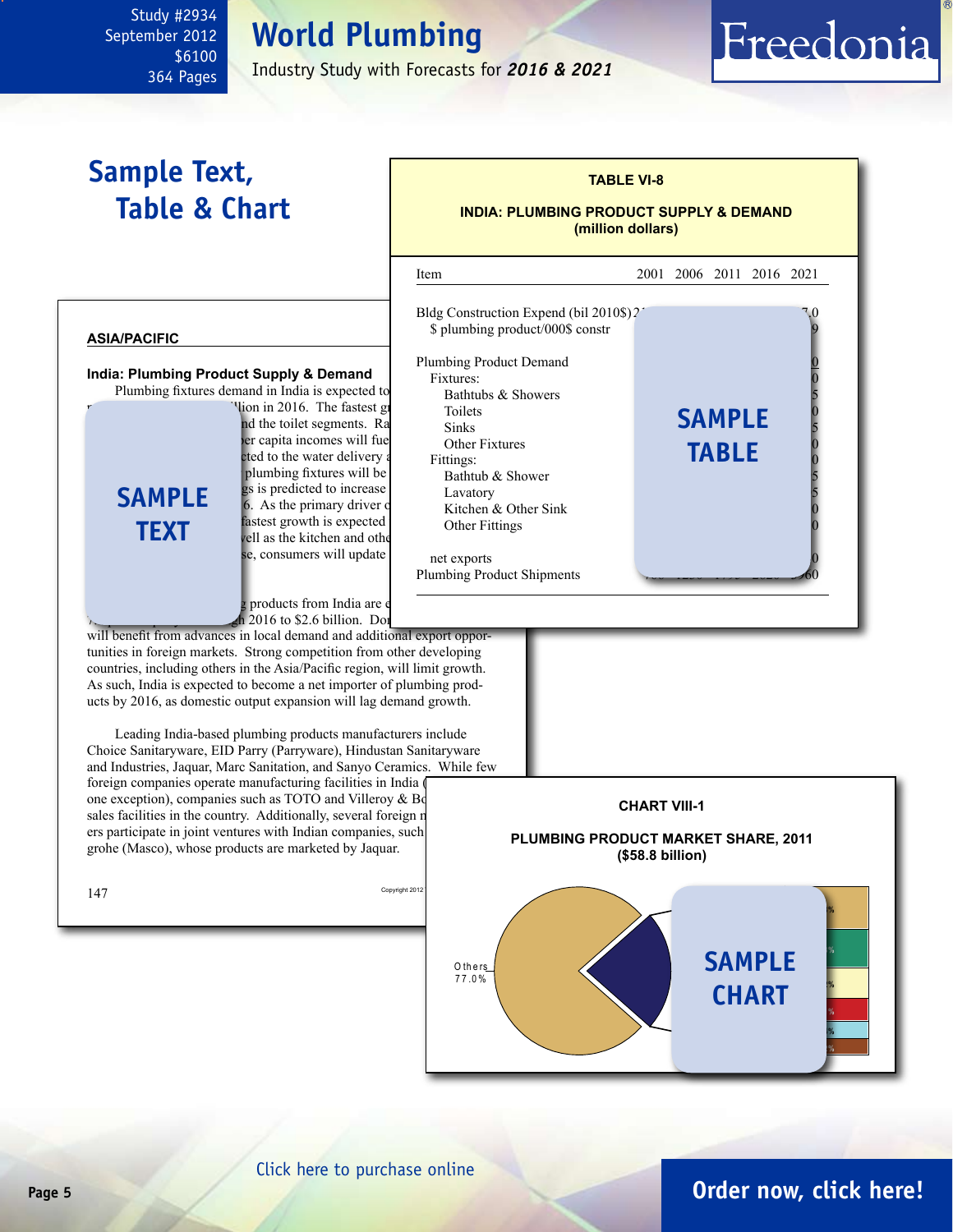# **World Plumbing**

Industry Study with Forecasts for *2016 & 2021*

l

# <span id="page-5-0"></span>**Sample Profile, Table & Forecast**

## **TABLE VI-7 INDIA: PLUMBING PRODUCT DEMAND BY MARKET (million dollars)** Item 2001 2006 2011 2016 2021 Population (millions) GDP/capita Gross Domestic Product (bil 2010\$) \$ plumbing product/capita \$ plumbing product/mil \$ GDP **sample**

Plumbing Product Demand Residential: New  $\sim$  5 Improvement  $&$  Repair Nonresidential: New  $\mathbb{D}$ Improvement  $&$  Repair

#### **COMPANY PROFILES**

**Duscholux AG** CFL Lohnerstraße 30 3645 Gwatt-Thun Switzerland 41-33-33-44-1 http://www.du

Annual Sales: Employment:  $Key Products:$  and  $H = 1$  is the steam showers transfer transfer transfer transfer transfer transfer transfer transfer transfer transfer transfer transfer transfer transfer transfer transfer transfer transfer transfer transfer tra

**sample profile**

Duscholux is a privately held privately held producer of acrylic bathtubs, shower trays, shower enclosures, bathtub doors, and related accessories. The Company operates and maintains four production sites and has several sales organizations worldwide.

 The Company's acrylic bathtubs include corner, oval, rectangular, diagonal, and whirlpool models. Duscholux's shower trays include rectangular, corner, round and pentagonal varieties. Among the rectangular shower trays are the FREEBASE ultra shallow models, which can be combined with almost all shower walls in flush mount configuration; and the ANCONA classic shower base with a depth of 50 millimeters. Its round shower trays comprise FREEBASE ultra-shallow models; and MALAGA half round models, which are designed for a corner shower configuration. The Company also makes the CORDOBA corner shower tray, which is designed with a super flat inner depth. Pentagonal shower trays are marketed under the PICCOLO brand name. Duscholux's shower enclosures include frameless, walk in, partially framed, and framed varieties. In addition, the Company makes shower doors for bathtub/shower combinations. The Company's steam showers, which are sold under the SPOT LIVE and CUBE brand names, feature side mounted shower massage jets, a hand shower, and steam nozzles.

 $274$  Copyright 2012 The Freedonia Group, Inc.

"Demand for plumbing products in India is projected to increase 8.8 percent per year through 2016 to \$2.7 billion, making it the third largest market in the region behind China and Japan. Rapid economic growth and increasing construction spending will spur demand growth. However, despite increasing efforts to expand the water delivery and sanitation networks, per capita usage of plumbing products is expected to remain lower than the regional average." --Section VI, pg. 145

**table**

Freedonia

## **Page 6 [Order now, click here!](#page-6-0)**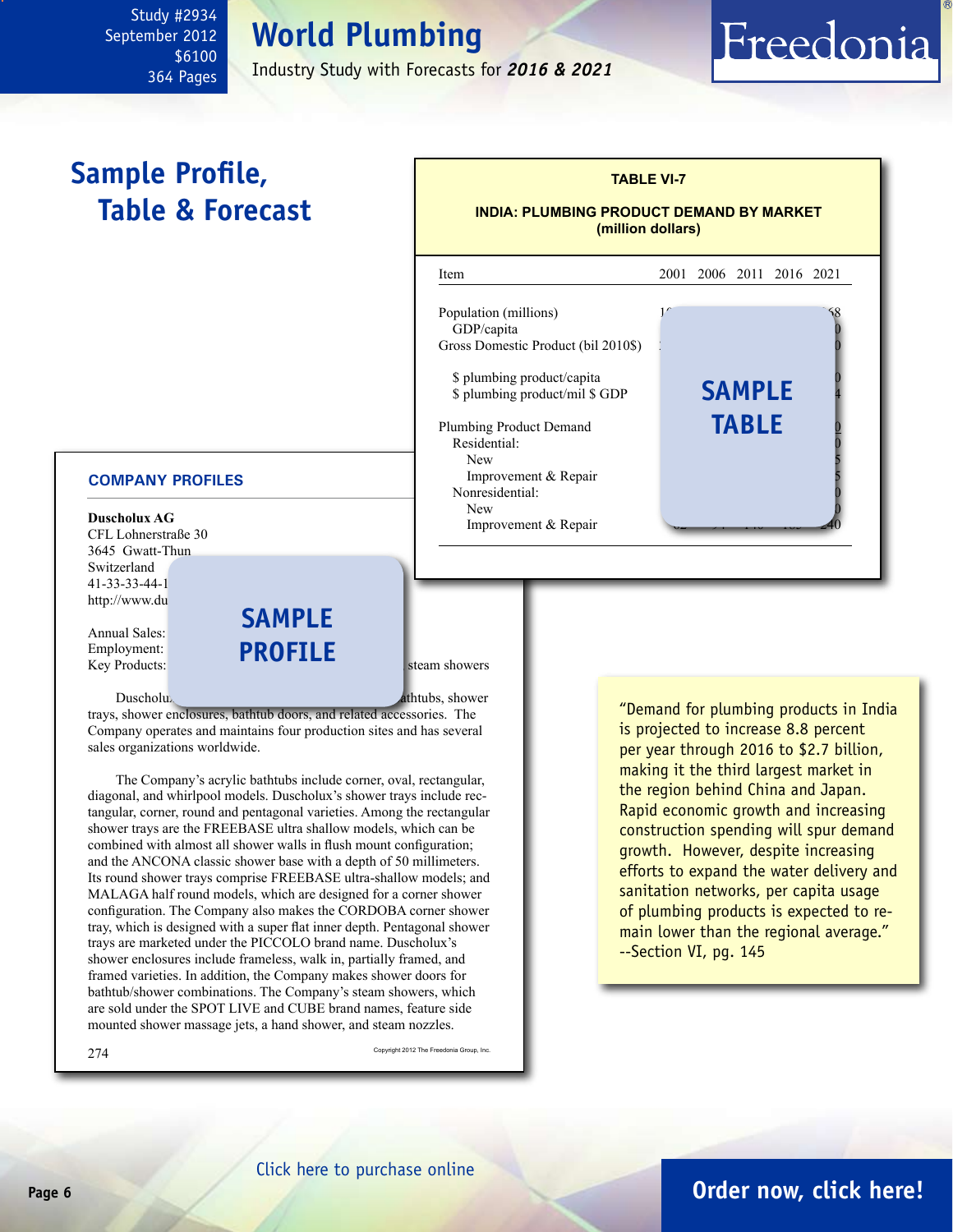## <span id="page-6-0"></span>**ORDER INFORMATION**

**Five Convenient Ways to Order**

INDUSTRY MARKET RESEARCH FOR BUSINESS LEADERS, STRATEGISTS, DECISION MAKERS

# Freedonia

**ONLINE: [www.freedoniagroup.com](http://www.freedoniagroup.com/DocumentDetails.aspx?Referrerid=FM-Bro&StudyID=2934)**

**MAIL: Print out and complete the order form and send to The Freedonia Group (see address at the bottom of this form)**

**PHONE: Call toll free, 800.927.5900 (US) or +1 440.684.9600**

**FAX: +1 440.646.0484 (US)**

**EMAIL: [info@freedoniagroup.com](mailto:info@freedoniagroup.com)**

#### **Free Handling & Shipping**

**There is NO charge for handling or UPS shipping in the US. Expect delivery in 3 to 5 business days. Outside the US, Freedonia provides free airmail service. Express delivery is available at cost.**

#### **Orders Outside of the US**

**Checks must be made payable in US funds, drawn against a US bank and mailed directly to The Freedonia Group. For wire transfers please contact our customer service department at info@ freedoniagroup.com. Credit cards accepted.**

#### **Credit Card Orders**

**For convenience, Freedonia accepts American Express, MasterCard or Visa. Credit card purchases must include account number, expiration date and authorized signature.**

#### **Save 15%**

**If you order three (3) different titles at the same time, you can receive a 15% discount. If your order is accompanied by a check or wire transfer, you may take a 5% cash discount (discounts do not apply to Corporate Use Licenses).**

#### **Corporate Use License**

**Now every decision maker in your organization can act on the key intelligence found in all Freedonia studies. For an additional \$2600, companies receive unlimited use of an electronic version (PDF) of the study. Place it on your intranet, e-mail it to coworkers around the world, or print it as many times as you like,** 

## [Click here to learn more about](http://www.freedoniagroup.com/pdf/FreedoniaCULBro.pdf)  [the Corporate Use License](http://www.freedoniagroup.com/pdf/FreedoniaCULBro.pdf)

| <b>ORDER FORM</b><br><b>F-WEB.-2934</b>                                                                                                                                                                                        |                           |
|--------------------------------------------------------------------------------------------------------------------------------------------------------------------------------------------------------------------------------|---------------------------|
|                                                                                                                                                                                                                                |                           |
|                                                                                                                                                                                                                                |                           |
|                                                                                                                                                                                                                                |                           |
| $+$ \$2600<br>Corporate Use License (add to study price) *                                                                                                                                                                     |                           |
| Additional Print Copies @ \$600 each *                                                                                                                                                                                         |                           |
| Total (including selected option) \$                                                                                                                                                                                           |                           |
| □ Enclosed is my check (5% discount) drawn on a US bank and payable to<br>The Freedonia Group, Inc., in US funds (Ohio residents add 7.75% sales tax)                                                                          | Street  Mo PO Box please) |
|                                                                                                                                                                                                                                |                           |
| □ Bill my company □ American Express □ MasterCard □ Visa                                                                                                                                                                       |                           |
| <b>MM</b><br>YY                                                                                                                                                                                                                |                           |
| Credit Card #<br><b>Expiration Date</b>                                                                                                                                                                                        |                           |
| Signature experience and the state of the state of the state of the state of the state of the state of the state of the state of the state of the state of the state of the state of the state of the state of the state of th |                           |

**\* Please check appropriate option and sign below to order an electronic version of the study.**

#### **Corporate Use License Agreement**

**The above captioned study may be stored on the company's intranet or shared directory, available to company employees. Copies of the study may be made, but the undersigned represents that distribution of the study will be limited to employees of the company.**

#### **Individual Use License Agreement**

**The undersigned hereby represents that the above captioned study will be used by only \_\_\_ individual(s) who are employees of the company and that the study will not be loaded on a network for multiple users. In the event that usage of the study changes, the Company will promptly notify Freedonia of such change and will pay to Freedonia the appropriate fee based on Freedonia's standard fee schedule then in effect. Note: Entire company corporate use license, add \$2600; one additional user, add \$600; two additional users, add \$1200; three additional users, add \$1800.**

**Signature Signature**

**The Freedonia Group, Inc. 767 Beta Drive • Cleveland, OH • 44143-2326 • USA • [Web site: www.freedoniagroup.com](http://www.freedoniagroup.com/Home.aspx?ReferrerId=FM-Bro) Tel US: 800.927.5900 or +1 440.684.9600 • Fax: +1 440.646.0484 • [e-mail: info@freedoniagroup.com](mailto:info@freedoniagroup.com)**